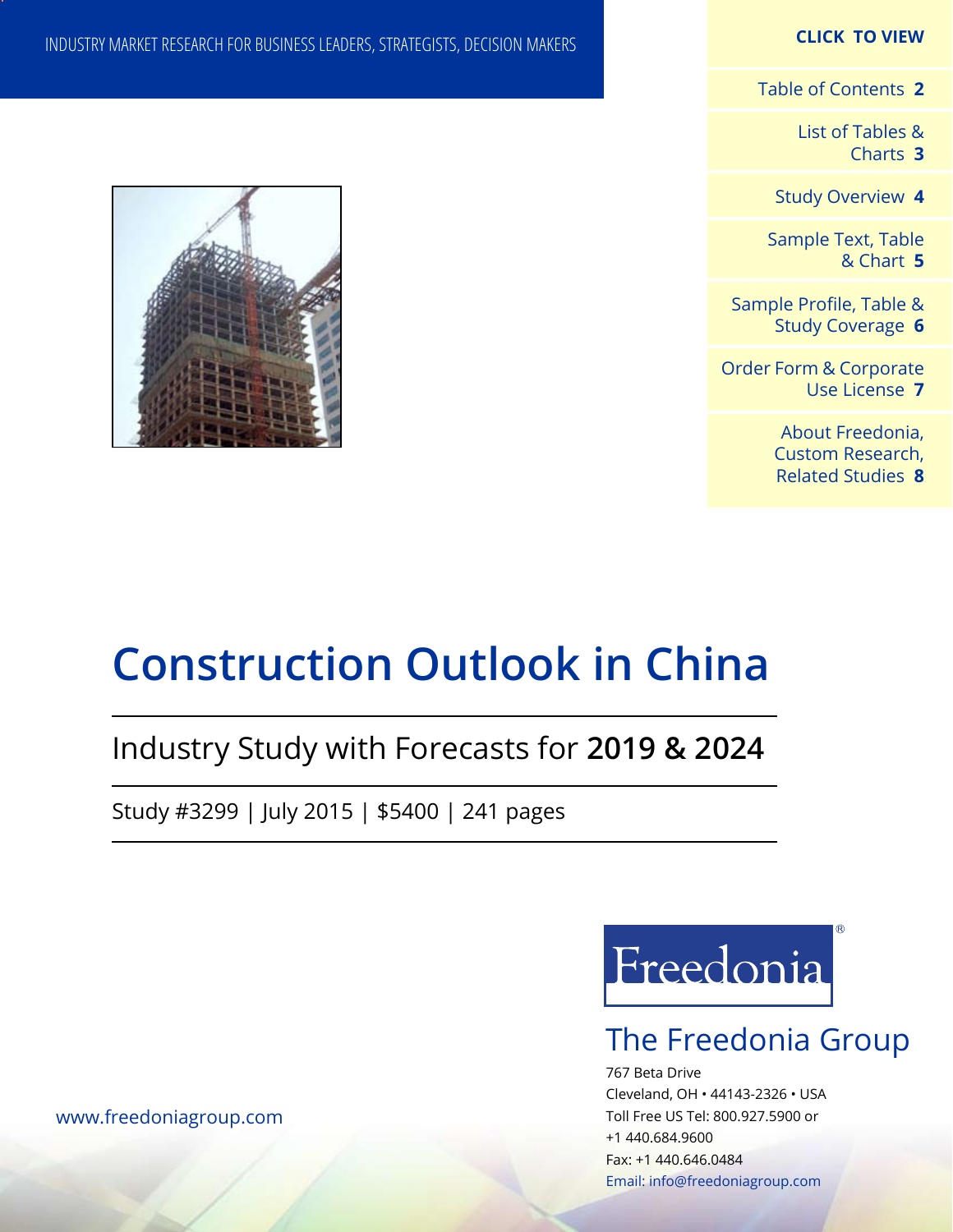Industry Study with Forecasts for *2019 & 2024*

## <span id="page-1-0"></span>**Table of Contents**

## **Executive Summary**

## **Market EnvironmenT**

| Recent Economic Performance 5               |
|---------------------------------------------|
|                                             |
|                                             |
|                                             |
|                                             |
|                                             |
| Industrialization & Manufacturing Trends 16 |
| Gross Fixed Capital Formation Trends 19     |
| Labor Force & Employment Patterns  20       |
|                                             |
| Banking System & Regulations 27             |
|                                             |
|                                             |
| Legal & Regulatory Environment  36          |
| Construction Technology & Quality 40        |
| The Twelfth Five-Year Plan 42               |
|                                             |

## **OVERVIEW**

| Construction Expenditures by Type  47   |  |
|-----------------------------------------|--|
| Construction Expenditures by Market  48 |  |
|                                         |  |
| <b>Construction Expenditures</b>        |  |
|                                         |  |
| Foreign Participation in China's        |  |
|                                         |  |
|                                         |  |

## **RESIDENTIAL BUILDING**

| New Housing Construction Expenditures 62 |  |
|------------------------------------------|--|
|                                          |  |
|                                          |  |
|                                          |  |
|                                          |  |
|                                          |  |
|                                          |  |
|                                          |  |
|                                          |  |
|                                          |  |
|                                          |  |
|                                          |  |

## **NONRESIDENTIAL BUILDING**

| Nonresidential Building Stock 101 |  |
|-----------------------------------|--|
|                                   |  |

## **NONBUILDING**

| Roads & Other Transportation |  |
|------------------------------|--|
|                              |  |
|                              |  |
|                              |  |

## **REGIONAL TRENDS**

| Regional Demographic & Economic Trends118 |  |
|-------------------------------------------|--|
|                                           |  |
|                                           |  |
| Regional Construction Expenditures 124    |  |
|                                           |  |
|                                           |  |
| Construction Expenditures 128             |  |
|                                           |  |
|                                           |  |
| Construction Expenditures 133             |  |
|                                           |  |
|                                           |  |
| Construction Expenditures 137             |  |
|                                           |  |
|                                           |  |
| Construction Expenditures 141             |  |
|                                           |  |
|                                           |  |
| Construction Expenditures 145             |  |
|                                           |  |
|                                           |  |
| Construction Expenditures 149             |  |

## **INDUSTRY STRUCTURE**

| Financial Issues & Requirements 162 |  |
|-------------------------------------|--|
|                                     |  |
|                                     |  |
|                                     |  |
|                                     |  |
| Foreign Investment  167             |  |
|                                     |  |

Freedonia

## **Company Profiles**

| Anhui Construction Engineering 173          |  |
|---------------------------------------------|--|
|                                             |  |
|                                             |  |
| Beijing Construction Engineering 178        |  |
| Beijing Urban Construction  180             |  |
|                                             |  |
|                                             |  |
| China Communications Construction  186      |  |
|                                             |  |
| China National Chemical Engineering 191     |  |
| China National Machinery Industry193        |  |
| China Railway Construction 195              |  |
| China Railway Group Limited  197            |  |
| China State Construction Engineering  199   |  |
|                                             |  |
|                                             |  |
|                                             |  |
|                                             |  |
| Fujian Construction Engineering210          |  |
| Guangdong Construction Engineering212       |  |
| Guangsha Holding Group 213                  |  |
|                                             |  |
|                                             |  |
| Hunan Construction Engineering 219          |  |
|                                             |  |
| Jiangsu Suzhong Construction 223            |  |
| Lend Lease Corporation Limited224           |  |
| Metallurgical Corporation of China 226      |  |
|                                             |  |
| Power Construction Corporation of China230  |  |
|                                             |  |
| Shaanxi Construction Engineering 233        |  |
|                                             |  |
| Shanghai Urban Construction 236             |  |
|                                             |  |
| Zhejiang Construction Investment Group  239 |  |
| Other Companies Mentioned in the Study241   |  |

## **Page 2 CHERRICK CONSTRUCTED BY A CHERRICK CONSTRUCTED BY A CHERRICK CONSTRUCTION**

## [Click here to purchase online](http://www.freedoniagroup.com/DocumentDetails.aspx?Referrerid=FM-Bro&StudyID=3299)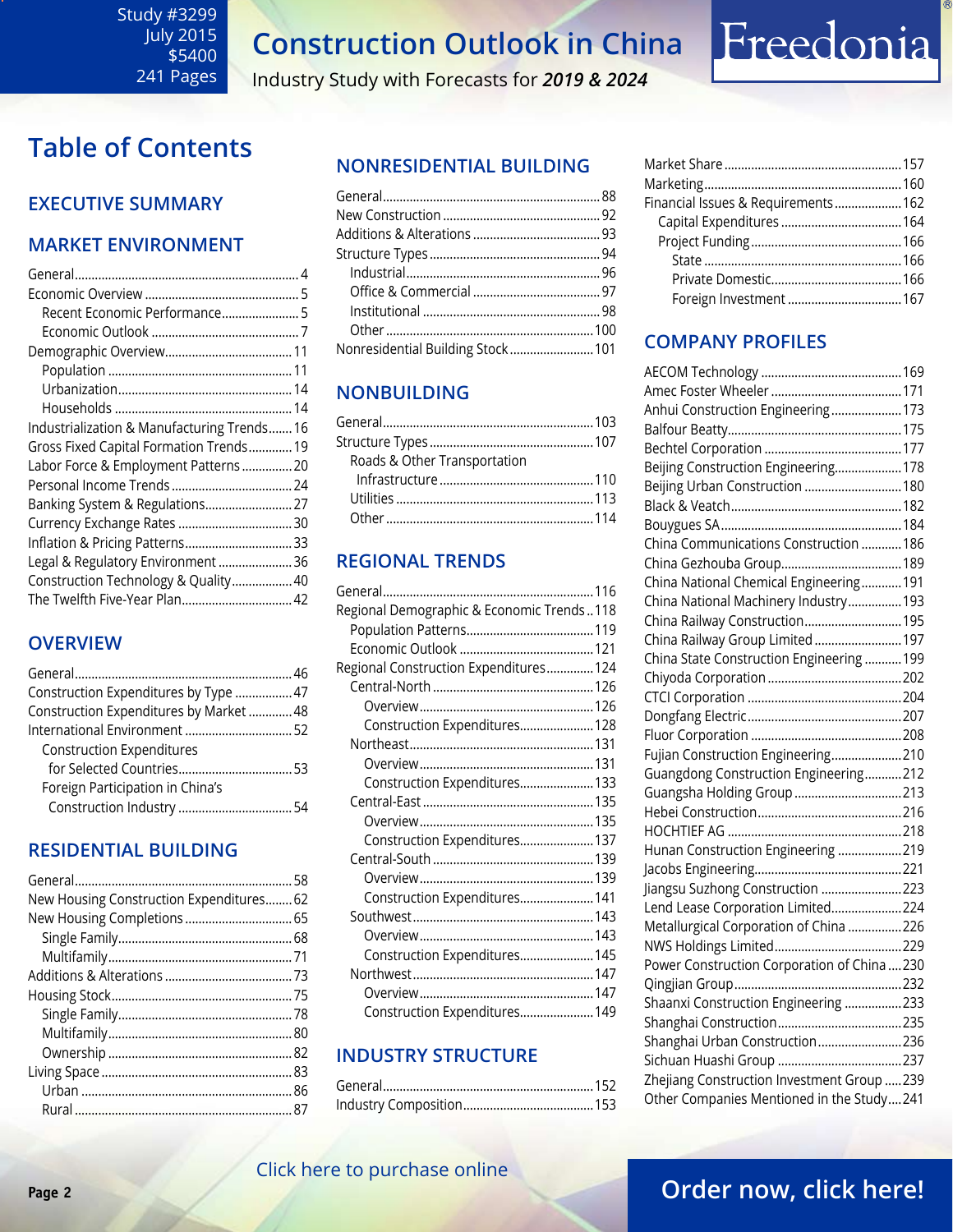Industry Study with Forecasts for *2019 & 2024*

## <span id="page-2-0"></span>**List of Tables**

## **Executive Summary**

|--|--|

## **Market EnvironmenT**

| 1 Gross Domestic Product of China  10         |
|-----------------------------------------------|
|                                               |
| 3 Households in China by Region 15            |
| 4 Manufacturing Value Added in China  18      |
| 5 Gross Fixed Capital Formation               |
|                                               |
| 6 Employment Trends in                        |
|                                               |
| 7 Per Capita Gross Domestic Product           |
| in China by Region 26                         |
| 8 Interest Rates in China, 2004-2014 30       |
| 9 Chinese Currency Exchange                   |
|                                               |
| 10 Construction Pricing Deflators in China 36 |

## **OVERVIEW**

| 1 Construction Expenditures        |  |
|------------------------------------|--|
|                                    |  |
| 2 Construction Expenditures        |  |
| in China by Market51               |  |
| 3 Construction Expenditures for    |  |
| Selected Countries, 2004-2014 54   |  |
| 4 Foreign Participation in China's |  |
| Construction Industry 57           |  |

## **RESIDENTIAL BUILDING**

| 1 Residential Building Construction   |  |
|---------------------------------------|--|
| Expenditures in China by Type  62     |  |
| 2 New Housing Construction            |  |
| Expenditures in China 64              |  |
| 3 New Housing Completions in China 67 |  |
| 4 Residential Building Addition &     |  |
| Alteration Expenditures in China  75  |  |
| 5 Housing Stock in China              |  |
| by Type & Ownership77                 |  |
| 6 Average Living Space in China  85   |  |

## **NONRESIDENTIAL BUILDING**

1 Nonresidential Building Construction Expenditures in China by Type .............91 2 Nonresidential Building Construction Expenditures in China by Type .............95 3 Nonresidential Building Stock in China .......................................102

## **NONBUILDING**

| 1 Nonbuilding Construction              |  |
|-----------------------------------------|--|
| Expenditures in China107                |  |
| 2 Nonbuilding Construction Expenditures |  |
|                                         |  |
| 3 Paved Roads in China by Region  112   |  |

## **REGIONAL TRENDS**

|  | 1 Population of China by Region 121 |
|--|-------------------------------------|
|  | 2 Gross Domestic Product            |
|  | of China by Region  123             |
|  | 3 Construction Expenditures         |
|  | in China by Region 125              |
|  | 4 Central-North Region of China:    |
|  | Construction Expenditures  130      |
|  | 5 Northeast Region of China:        |
|  | Construction Expenditures  135      |
|  | 6 Central-East Region of China:     |
|  | Construction Expenditures  139      |
|  | 7 Central-South Region of China:    |
|  | Construction Expenditures  143      |
|  | 8 Southwest Region of China:        |
|  | Construction Expenditures  147      |
|  | 9 Northwest Region of China:        |
|  | Construction Expenditures  151      |
|  |                                     |

## **INDUSTRY STRUCTURE**

1 Revenue Data, 2014: Selected Construction Companies.....................156

## **List of Charts**

## **MARKET ENVIRONMENT**

| 1 Population of China by Age, 2004-202413 |  |
|-------------------------------------------|--|
| 2 Households in China by                  |  |
|                                           |  |
| 3 Employment Trends in                    |  |
|                                           |  |
| 4 Per Capita Gross Domestic Product       |  |
| in China by Region, 2014 26               |  |

5 Chinese Currency Exchange Rates, 2004-2014....................................33

Freedonia

## **OVERVIEW**

| 1 Construction Expenditures in China |  |
|--------------------------------------|--|
| by Market, 2004-2024  52             |  |

## **RESIDENTIAL BUILDING**

| 1 New Housing Construction Expenditures |  |
|-----------------------------------------|--|
| in China, 2004-2024  65                 |  |
| 2 New Housing Completions               |  |
| in China, 2004-2024  68                 |  |
| 3 Housing Stock in China                |  |
|                                         |  |
| 4 Average Living Space in               |  |
|                                         |  |

## **NONRESIDENTIAL BUILDING**

1 Nonresidential Building Construction Expenditures in China by Type, 2014...95

## **NONBUILDING**

| 1 Nonbuilding Construction Expenditures |  |
|-----------------------------------------|--|
| in China by Type, 2014 109              |  |
| 2 Total & Paved Roads in                |  |
|                                         |  |

## **REGIONAL TRENDS**

|  | 1 Gross Domestic Product of          |  |
|--|--------------------------------------|--|
|  | China by Region, 2014 123            |  |
|  | 2 Construction Expenditures in       |  |
|  | China by Region, 2014  126           |  |
|  | 3 Central-North Region of China  128 |  |
|  | 4 Northeast Region of China  133     |  |
|  | 5 Central-East Region of China  137  |  |
|  | 6 Central-South Region of China  141 |  |
|  | 7 Southwest Region of China  145     |  |
|  | 8 Northwest Region of China  149     |  |
|  |                                      |  |

## **INDUSTRY STRUCTURE**

1 Construction Market Share in China, 2014 .......................................157

## [Click here to purchase online](http://www.freedoniagroup.com/DocumentDetails.aspx?Referrerid=FM-Bro&StudyID=3299)

## **Page 3 [Order now, click here!](#page-6-0)**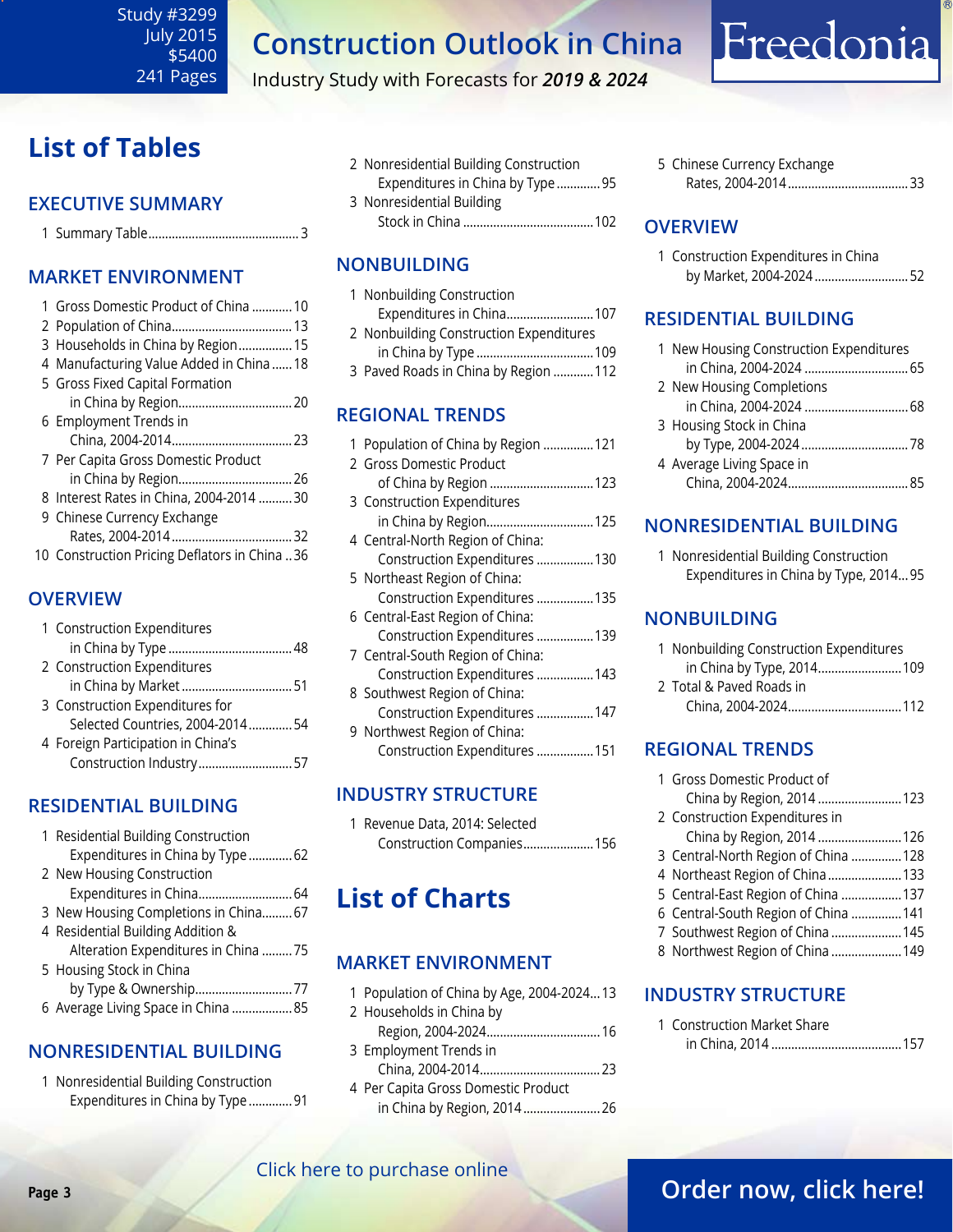Industry Study with Forecasts for *2019 & 2024*

*Construction expenditures in China will continue to grow through 2019, fueled by an increasing urban population, continued industrialization, expanding foreign investment and rising personal income levels.* 

## **Expenditures to rise nearly 8% annually through 2019**

<span id="page-3-0"></span>Study #3299 July 2015 \$5400 241 Pages

Construction expenditures in China are expected to grow 7.8 percent per annum in real terms through 2019. Gains will be driven by ongoing industrialization, an increasing urban population, expanding foreign investment funding, rising personal income levels, and further population and household growth in China. In addition, the government's effort to sustain growth in the manufacturing sector, improve the country's infrastructure, expand municipal utilities, and balance regional economic disparity will help growth in construction spending. However, further growth will be restricted by a slowdown in the Chinese economy, especially in fixed asset investment.

## **Northwest to grow fastest**

China consists of several regional markets characterized by different climates, populations, and levels of economic development. The Central-East accounted for 43 percent of construction spending in China in 2014, higher than its share of population or economic output. However, the region will see slower growth through 2019 than the other five regions of China -- 7.2 percent yearly -- mainly due to the large size of its existing stock. Construction expenditures in the Northwest are forecast to rise 9.0 percent yearly in real terms through 2019, outpacing all other regions. China's "Great Western Development" strategy will result in sizable gains in spending on infrastructure and manufacturing applications in this region.



## **Demographics to bolster residential construction**

Residential building construction, which accounted for 31 percent of construction spending in China in 2014, will advance at a 7.5 percent annual pace in real terms through 2019. Rising personal income levels, population and household growth, and population migration from rural to urban areas will drive advances. Government efforts to improve living conditions for low income earners (such as construction of affordable and low rent houses in urban areas and subsidies for alterations of dilapidated farmhouses in rural areas) will also further gains in this segment.

## **Domestic spending to fuel nonresidential building**

Freedonia

Nonresidential buildings represented the largest segment of the construction market in China in 2014, accounting for 40 percent of construction spending. Nonresidential construction spending is forecast to grow 8.1 percent annually in real terms through 2019. Robust growth in consumer spending for manufactured goods and services, accommodative government policies, and foreign direct investment, as well as government efforts to improve standards of living in China, will all help to spur gains in nonresidential infrastructure.

Copyright 2015 The Freedonia Group, Inc.

## **Page 4 [Order now, click here!](#page-6-0)**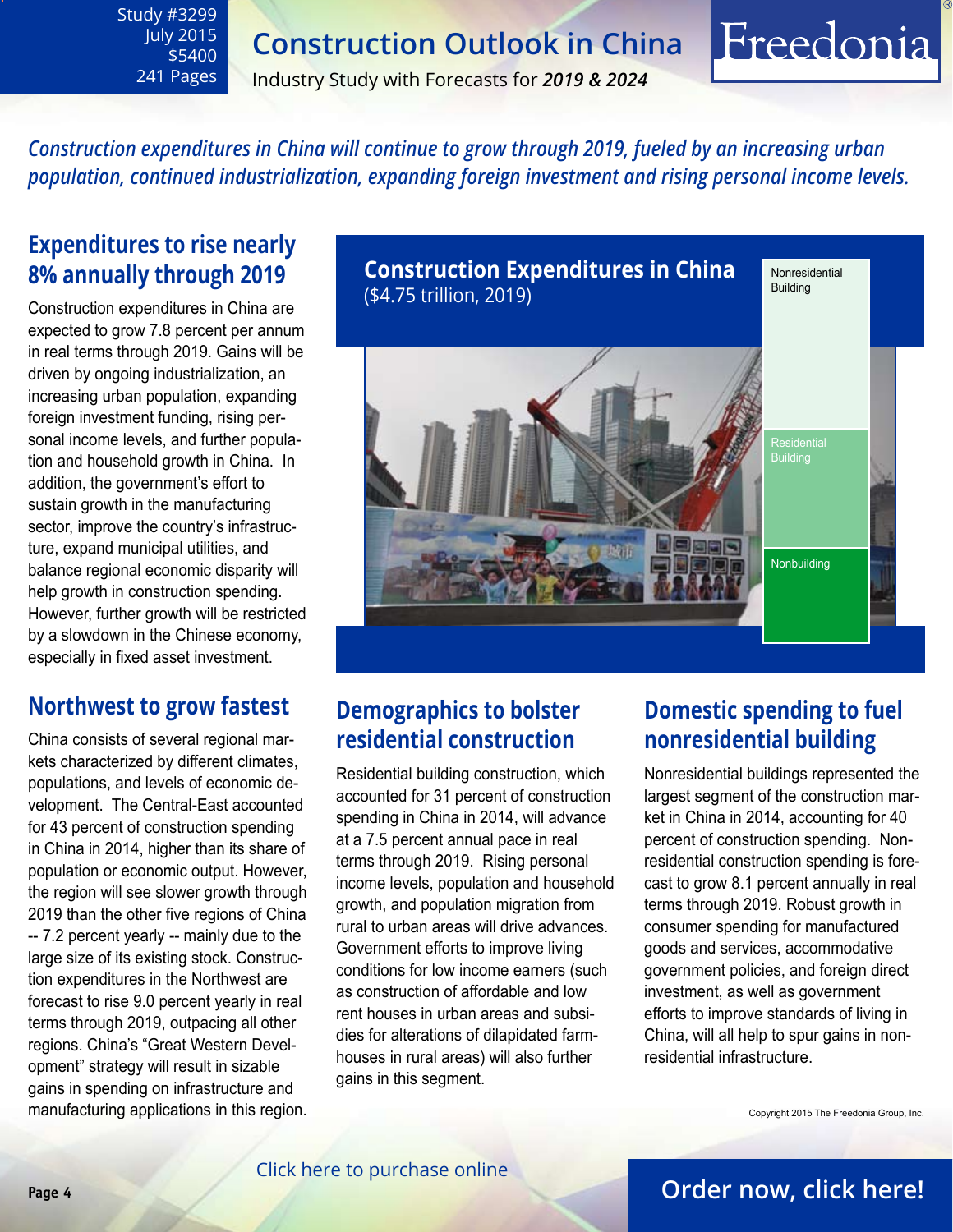Industry Study with Forecasts for *2019 & 2024*

## **Sample Text, Table & Chart**

<span id="page-4-0"></span>Study #3299 July 2015 \$5400 241 Pages



Freedonia

#### **nonresidential building**

#### **Industrial**

Construction spending on manufacturing and other indu facilities in China grew at an annual pace of over 18 percent to 2014, one of the fastest rates achieved by any of the world economies. Expansion and modernization of the country's in sector has long been the focus of government economic deve efforts. Manufacturing output (as measured by value added) 13 percent annually in the 2004-2014 period, and China is no

est producer of manufactured goods in the world. In 2014, construction spending on industrial facilities accounted for 48 percent of the overall nonresidential building construction market.

Spending on the construction of industrial buildings is projected<br>to increase<br>the construction of industrial buildings is projected<br>in the with



 $\text{terms through } 2019$ , in line with the overall  $\overrightarrow{SAMPI}$  ment. Advances will be driven by manufactu  $\overrightarrow{SAMPI}$  facilities and production lines as facilities and production lines as part of eff $\alpha$  on  $\alpha$  value and goods. Construction activities in

products, further fueling building construction. In addition, the relocation of tradition ity-type manufacturing plants to less developed inland region contribute to spending gains. As the economy in the inland developed, the appeal of working in coastal regions has decreased. shortage of migrant workers in these regions in recent years labor costs to rise substantially. Government policies have a aged the relocation of manufacturing facilities to inland region many companies in textile, electronics, paper making, and energy tries are increasing investment in inland regions, and many of textile, electronics, paper making, and energy industries are investment in inland regions.





#### [Click here to purchase online](http://www.freedoniagroup.com/DocumentDetails.aspx?Referrerid=FM-Bro&StudyID=3299)

## **Page 5 [Order now, click here!](#page-6-0)**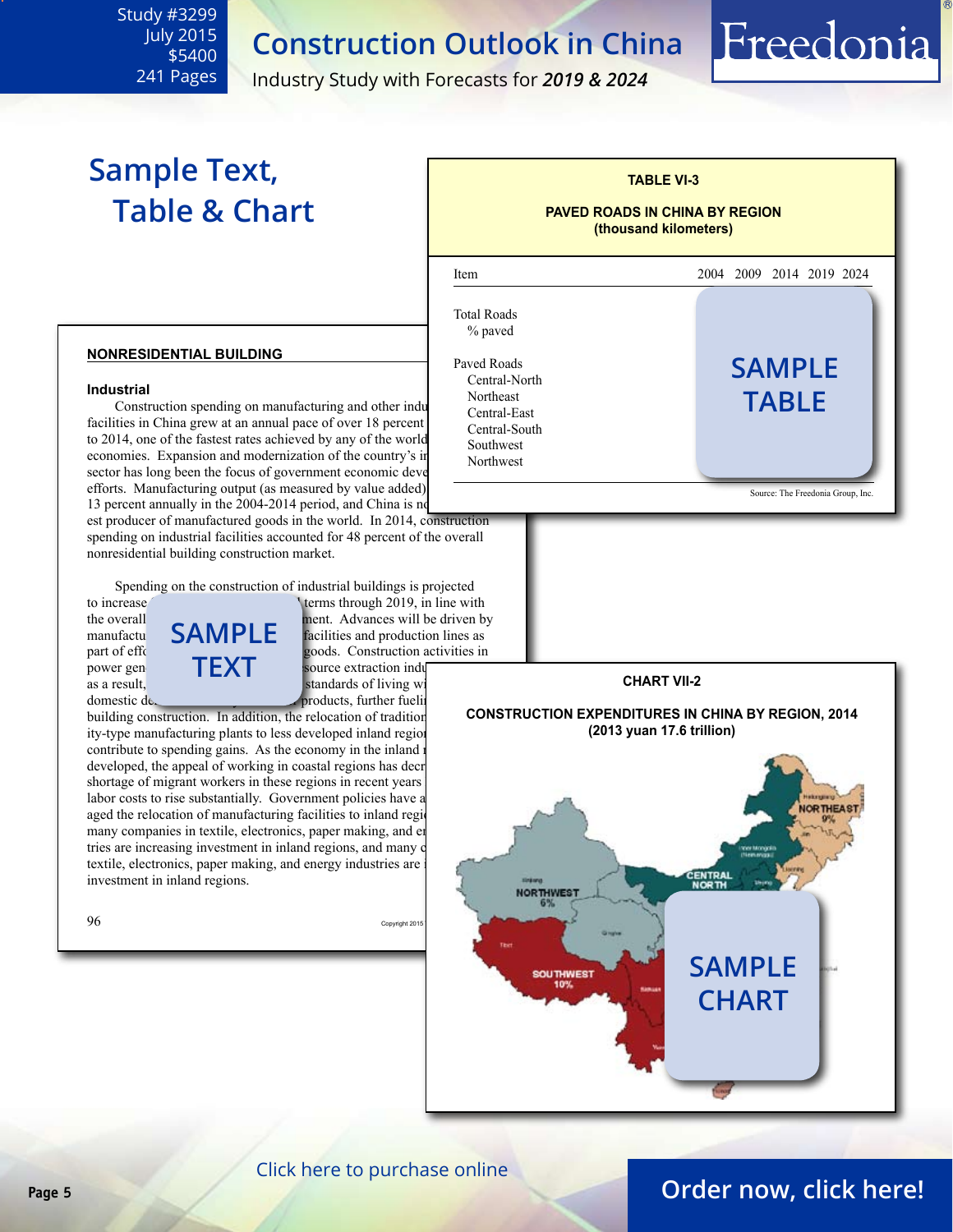Industry Study with Forecasts for *2019 & 2024*

# **Sample Profile & Table, & Study Coverage**

<span id="page-5-0"></span>Study #3299 July 2015 \$5400 241 Pages

#### **COMPANY PROFILES**

**Guangdong Construction Engineering Group Corpor** Tianrun Building No. 87, Canton Road Guangzhou, Guangdong 510635 China 86-20-384 http://www

 $R$ evenues:  $\overrightarrow{O}$   $\overrightarrow{P}$   $\overrightarrow{P}$  and  $\overrightarrow{L}$  borted by company) Employment: **PROFIL sample**

Key Services: construction, construction, construction, construction, construction, construction and project management, engineering, site development, equipment, and other services and other services

 Guangdong Construction Engineering is a state-owned enterprise that has First Grade Certification from the government of China for general contracting, construction, municipal engineering, industrial and hydropower equipment installation, water conservancy, decoration, and real estate development. The Company's operations include approximately 45 branches and subsidiaries in China and other countries.

 The Company is involved in the Chinese construction industry through the provision of construction, construction and project management, engineering, site development, equipment installation, and other services. These services are offered for use in various building and nonbuilding projects, including the construction of housing, water utilities, airports, subway systems, roads, tunnels, bridges, and steel structures. In China, Guangdong Construction Engineering has completed numerous projects, including the Shenzhen Water Supply Improvement Project, Lingnan Garden District, and Guangzhou Baiyun International Conference Center. Many of it's projects were awarded local and national prizes. For example, Guangdong Construction Engineering

 $212$  Copyright 2015 The Freedonia Group, Inc.



## **STUDY COVERAGE**

Freedonia

*Construction Outlook in China* is a Freedonia study that presents historical demand data for 2004, 2009 and 2014 plus forecasts for 2019 and 2024 for construction expenditures by building segment and region of China. The study also assesses market environment factors, examines the industry structure, details company market share and profiles 38 industry competitors.

## **Page 6 [Order now, click here!](#page-6-0)**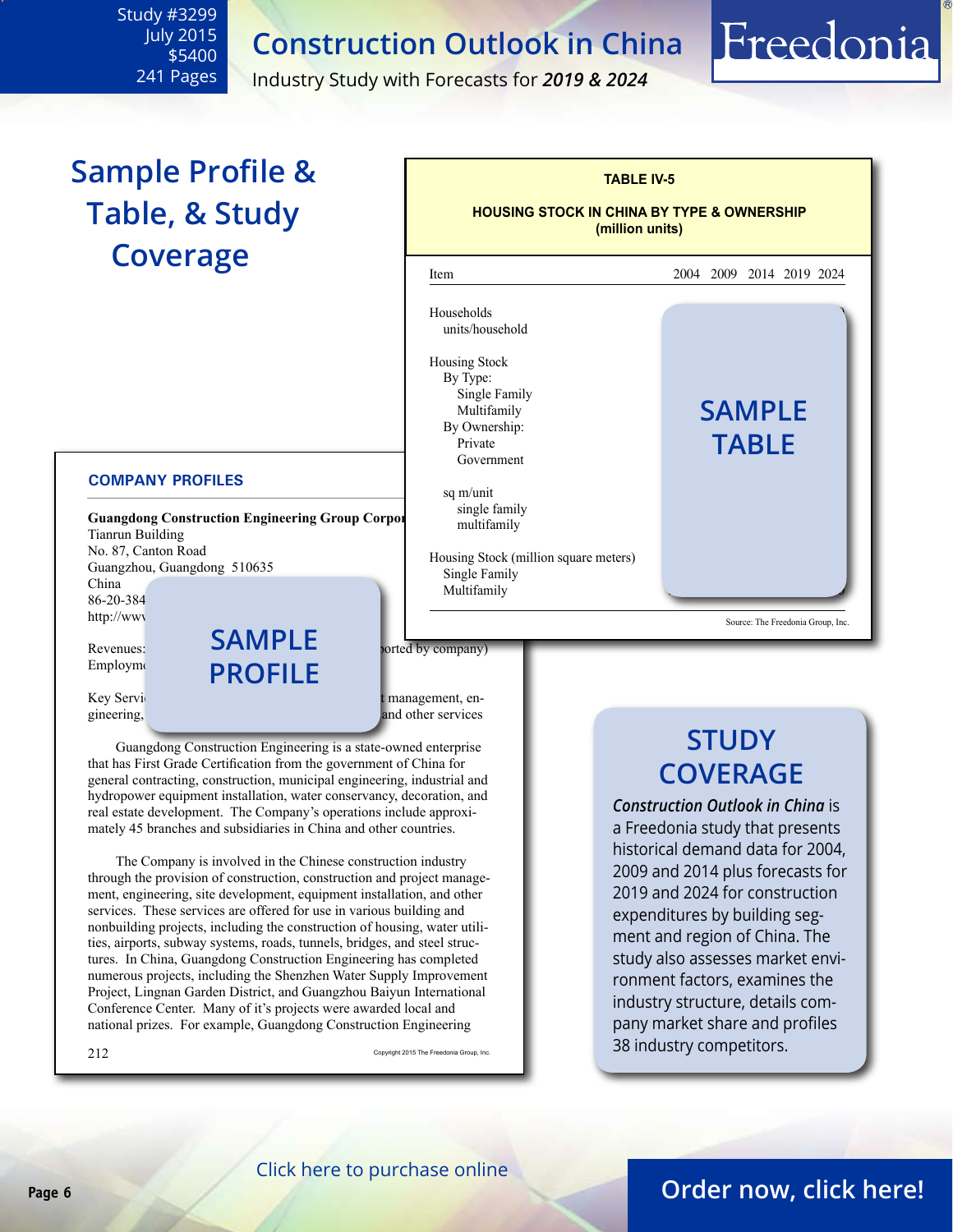## <span id="page-6-0"></span>**Order Information**

**Five Convenient Ways to Order**

INDUSTRY MARKET RESEARCH FOR BUSINESS LEADERS, STRATEGISTS, DECISION MAKERS

# Freedonia

#### **ONLINE: [www.freedoniagroup.com](http://www.freedoniagroup.com/DocumentDetails.aspx?Referrerid=FM-Bro&StudyID=3299)**

**MAIL: Print out and complete the order form and send to The Freedonia Group (see address at the bottom of this form)**

**PHONE: Call toll free, 800.927.5900 (US) or +1 440.684.9600**

**FAX: +1 440.646.0484 (US)**

**EMAIL: [info@freedoniagroup.com](mailto:info@freedoniagroup.com)**

#### **Free Handling & Shipping**

**There is NO charge for handling or UPS shipping in the US. Expect delivery in 3 to 5 business days. Outside the US, Freedonia provides free airmail service. Express delivery is available at cost.**

#### **Orders Outside of the US**

**Checks must be made payable in US funds, drawn against a US bank and mailed directly to The Freedonia Group. For wire transfers please contact our customer service department at info@ freedoniagroup.com. Credit cards accepted.**

#### **Credit Card Orders**

**For convenience, Freedonia accepts American Express, MasterCard or Visa. Credit card purchases must include account number, expiration date and authorized signature.**

#### **Save 15%**

**If you order three (3) different titles at the same time, you can receive a 15% discount. If your order is accompanied by a check or wire transfer, you may take a 5% cash discount (discounts do not apply to Corporate Use Licenses).**

#### **Corporate Use License**

**Now every decision maker in your organization can act on the key intelligence found in all Freedonia studies. For an additional \$2600, companies receive unlimited use of an electronic version (PDF) of the study. Place it on your intranet, email it to coworkers around the world, or print it as many times as you like.** 

[Click here to learn more about](http://www.freedoniagroup.com/pdf/FreedoniaCULBro.pdf)  [the Corporate Use License](http://www.freedoniagroup.com/pdf/FreedoniaCULBro.pdf)

| <b>Order Form</b><br>F-WEB.3299                                                                                                                         |                    |
|---------------------------------------------------------------------------------------------------------------------------------------------------------|--------------------|
|                                                                                                                                                         |                    |
|                                                                                                                                                         |                    |
| Corporate Use License (add to study price) *<br>$+ $2600$                                                                                               |                    |
| Additional Print Copies @ \$600 each *<br>Total (including selected option) \$                                                                          |                    |
| $\Box$ Enclosed is my check (5% discount) drawn on a US bank and payable to<br>The Freedonia Group, Inc., in US funds (Ohio residents add 8% sales tax) | (No PO Box please) |
| $\Box$ Bill my company $\Box$ American Express $\Box$ MasterCard $\Box$ Visa                                                                            |                    |
|                                                                                                                                                         |                    |
| Expires mm/yy Security Code<br>Credit Card #                                                                                                            |                    |
|                                                                                                                                                         |                    |

**\* Please check appropriate option and sign below to order an electronic version of the study.**

#### **Corporate Use License Agreement**

**The above captioned study may be stored on the company's intranet or shared directory, available to company employees. Copies of the study may be made, but the undersigned represents that distribution of the study will be limited to employees of the company.**

#### **Individual Use License Agreement**

**The undersigned hereby represents that the above captioned study will be used by only \_\_\_ individual(s) who are employees of the company and that the study will not be loaded on a network for multiple users. In the event that usage of the study changes, the Company will promptly notify Freedonia of such change and will pay to Freedonia the appropriate fee based on Freedonia's standard fee schedule then in effect. Note: Entire company corporate use license, add \$2600; one additional user, add \$600; two additional users, add \$1200; three additional users, add \$1800.**

**Signature Signature**

**The Freedonia Group, Inc. • 767 Beta Drive • Cleveland, OH • 44143-2326 • USA • [Website: www.freedoniagroup.com](http://www.freedoniagroup.com/Home.aspx?ReferrerId=FM-Bro) Tel US: 800.927.5900 or +1 440.684.9600 • Fax: +1 440.646.0484 • [Email: info@freedoniagroup.com](mailto:info@freedoniagroup.com)**